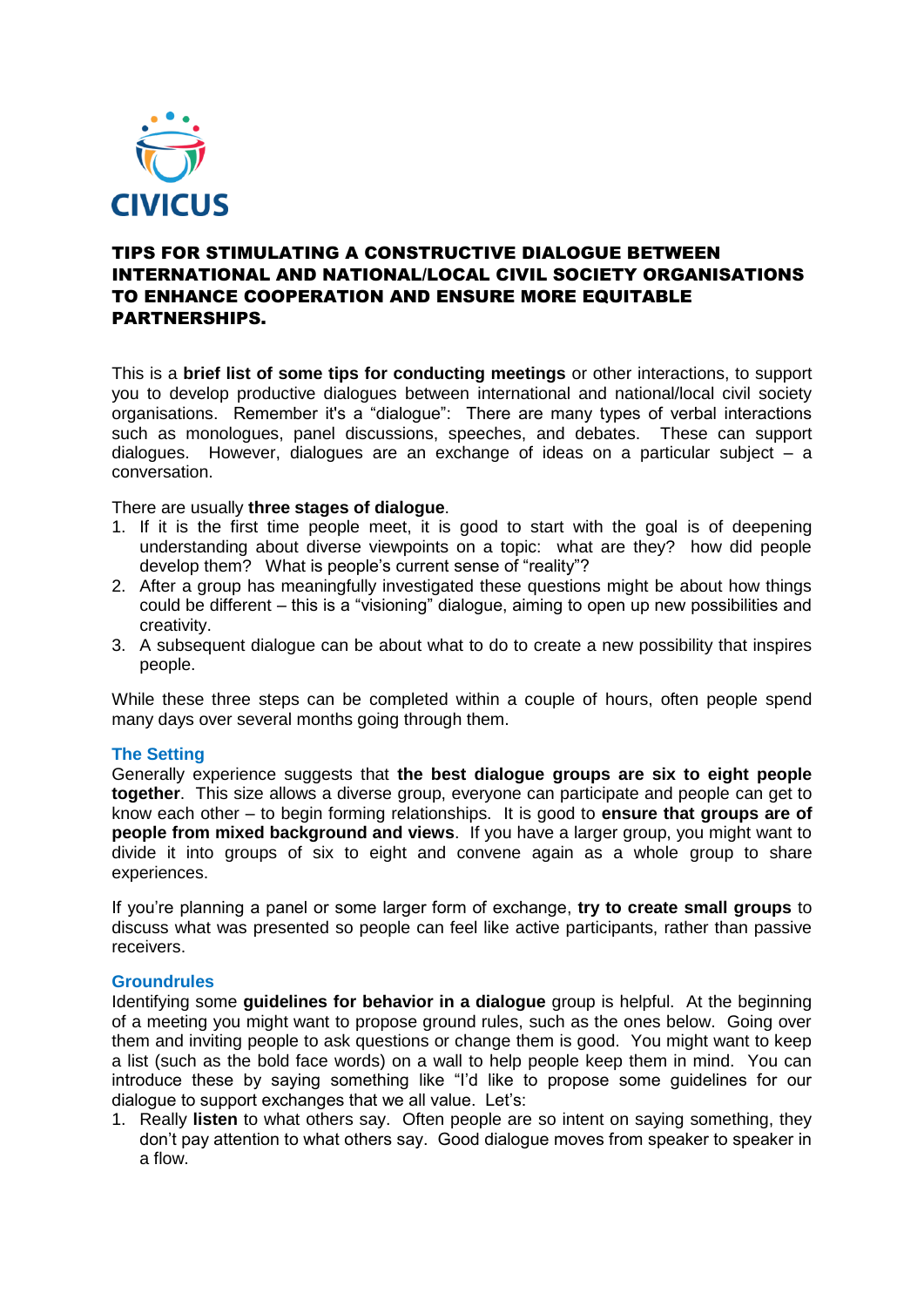- 2. **Support participation** of everyone. Keep in mind the dynamics of the whole group, and give everyone time to participate – avoid monopolizing the time.
- 3. **Generate learning.** Encourage questions to each other, and not just statements. Take advantage of the opportunity to explore and discover how people arrive at their perceptions and opinions.
- 4. **Be open.** Forget about titles and status, and share experiences across these divides. Abandon preconceptions.
- 5. **Talk about what's important.** The time together is valuable and the chance for multistakeholder dialogue is unusual. Let's get beyond superficial chit-chat.
- 6. **Respect** what others have to say. You might disagree, even strongly. However, the goal is to explore each other's way of thinking about things and how they arrive at what they say. This contrasts with a goal to make someone "wrong" – that is debate, not dialogue.

During a dialogue, keep in mind the need for **balance between** *advocating* **(stating what needs to be done, aiming to "convince" people you are right) and** *inquiry* **(asking questions to deepen understanding and learning).** Most people do much more advocating than inquiry, and this can cause problems because until you understand others' views and why they hold them, it is very easy to advocate something that another person will find insulting or receive negatively.

### **Developing the Dialogue**

To **identify "who" to invite** to a dialogue, identify the stakeholders in the issue you are addressing. These stakeholders are *groups* – informal groups, or formal organizations – who have distinct views and interests in the issue. A rich dialogue between ICSOs and national/local CSOs aims to bring together people who both hold and express the views of all these groups. If there is a group that is important but not represented by a formal organization, try to identify someone who can do this in any case.

Although it is natural to focus effort on the actual meeting of stakeholders, it is good to remember that **the success of the meeting depends on preparation**. Of course there are the mechanics of getting a space and time and such. Equally important is to do some research in advance about *who* to invite. Probably you already have people in mind, and of course it makes sense to start by contacting them.

When you contact them, think about approaching them as though you are doing an interview – in fact, you are undertaking a one-on-one "dialogue" and so the groundrules apply here, too. It is good to **have a specific set of questions** to pose to each person who you speak with, although of course you should add questions according to your relationship with the person and their group.

Particularly important in defining the questions is to remember the groundrule of "respect what others have to say". You want to *learn* from them; although you may know the individual already, this is a good chance to explain that you are doing background research for a dialogue process that you are developing. Framing it as "research" and an "interview" will allow you to ask questions that perhaps you have never asked before, even if you do know them. It's good to **make some notes** during, or at least after, the interview.

### **Some Suggested Questions**

You can think of the above interview as a chance to actually **test questions that can be posed during the group dialogue**. Remember the three stages of dialogue that were described above at the beginning. And remember that you want to provide an opportunity for people to deepen and broaden their own understanding of the situation.

IMPORTANT: After you ask an initial question, very often it is important to do a follow-up to get people to explain further. A follow-up question builds on the first response, and is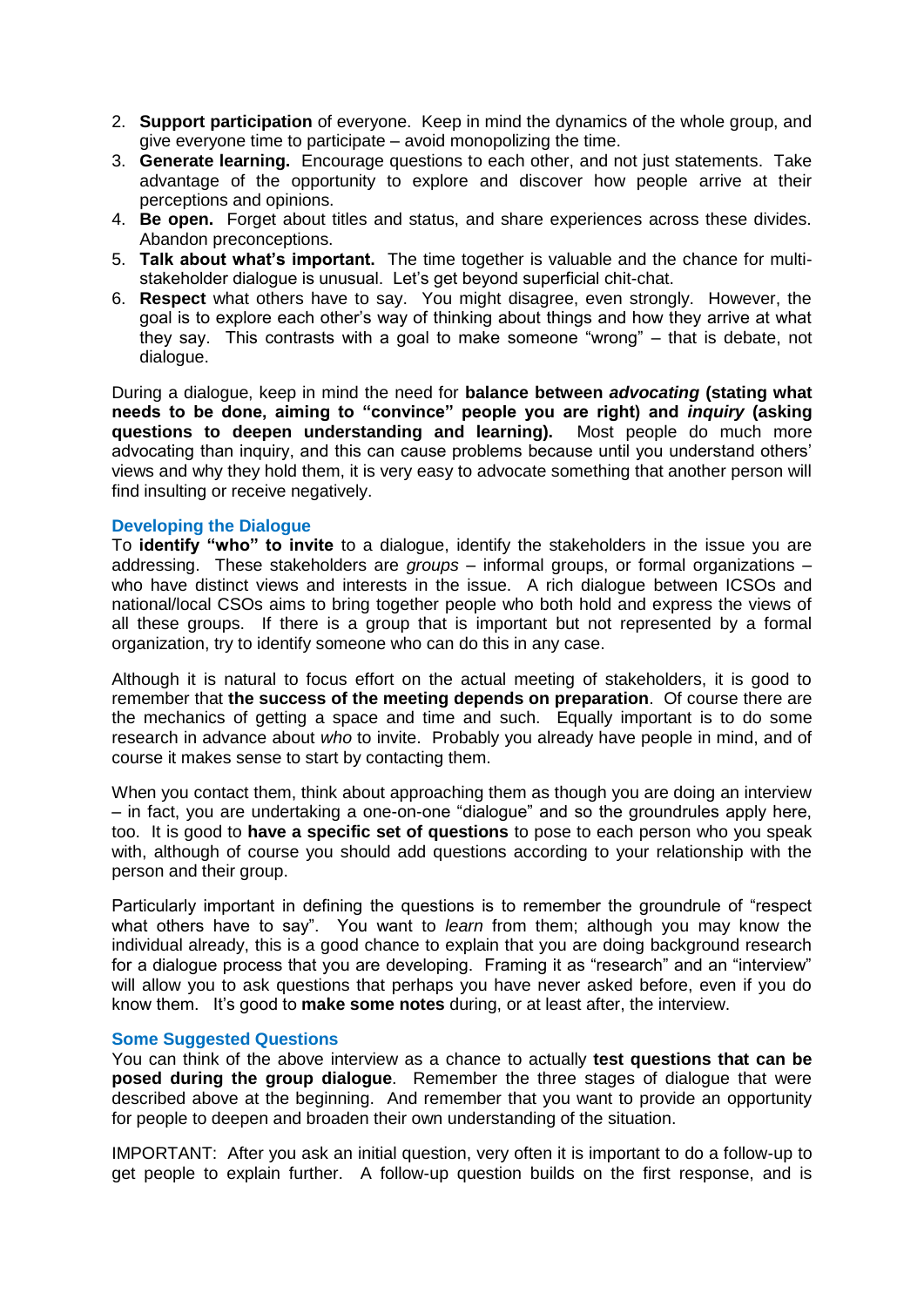something like "Could you explain more? I feel I still don't understand." Or "You said 'X'. I am not sure how you arrive at that conclusion. Could you elaborate?" Or: "you said 'X'. Can you give an illustration of when you experienced that or an example of what you mean so I can understand better?" Below are some potential questions that can guide both your interviews and the group dialogue. They are just an example, you may want to use others better suited to your context of intervention.

**Stage 1: Exploring the current situation** - getting people to describe their concerns and goals.

- 1) When you think of this issue, what comes to mind for you? How does this issue affect you and people you know? Your organization (members)?
- 2) How important do you think this issue is for you and your organization/members?
- 3) How important do you sense the issue is for the community as a whole?
- 4) What do you see as the major barriers to improving the situation?
- 5) Who else do you talk to about this issue, and who do you think is particularly influential in it? (this provides a list for further interviews, invitations, and understanding who talks to whom)

**Stage 2: Thinking about how it could be different** – getting people to imagine paths to improvement

- 1) I am interested in understanding what we should aim for, what objective we should set to improve this issue. What are your thoughts about that objective? what would it look like?
- 2) How would that affect (you/your organization/members)? How would they benefit?

**Stage 3: Identifying possible steps to that future** – getting people to begin planning to take action

- 1) What do you think can be done to help improve the situation?
- 2) We talked about barriers earlier. What ideas do you have about how to address them?
- 3) What role might (you/your organization/members) have in implementing some of these suggestions?
- 4) Who else should we engage in making this happen?

When these questions are used as initial research, you will come out with a deeper understanding of the person's ideas, their willingness and ability to share them, and names of others who you should speak with. This helps you build your understanding of your issue as a "system" of people, organizations, resources, and views. It will also help you understand whether the person would be good to invite to the group dialogue. As mentioned before, you may want to **use same or similar questions to drive the group dialogue.** 

A big challenge in group dialogue is to move beyond "official" positions and statements. People often experience this as becoming "vulnerable", and many times people who have "formal" authority or positions are reluctant to move beyond official statements because they will see it as challenging their base of support or committing themselves to something they don't want to commit to – at least for the moment. Therefore, it is sometimes better to get someone other than the head of an organization to an initial dialogue who feels freer to share and explore. However, that can come with its own issues – that person might feel inhibited to speak without a formal leader's permission. These are the types of challenges you will face in developing the invitation list.

The notes you've taken from the interviews can be reviewed before the meeting. Hopefully you have a facilitator or someone you are working with, to discuss them with. Talk about them again in terms of the three stages. You may want to keep the general approach of the questions proposed for the group dialogue – after all, people have not had a chance to share as a group and it is critical that everyone learns each other's views. However, reviewing